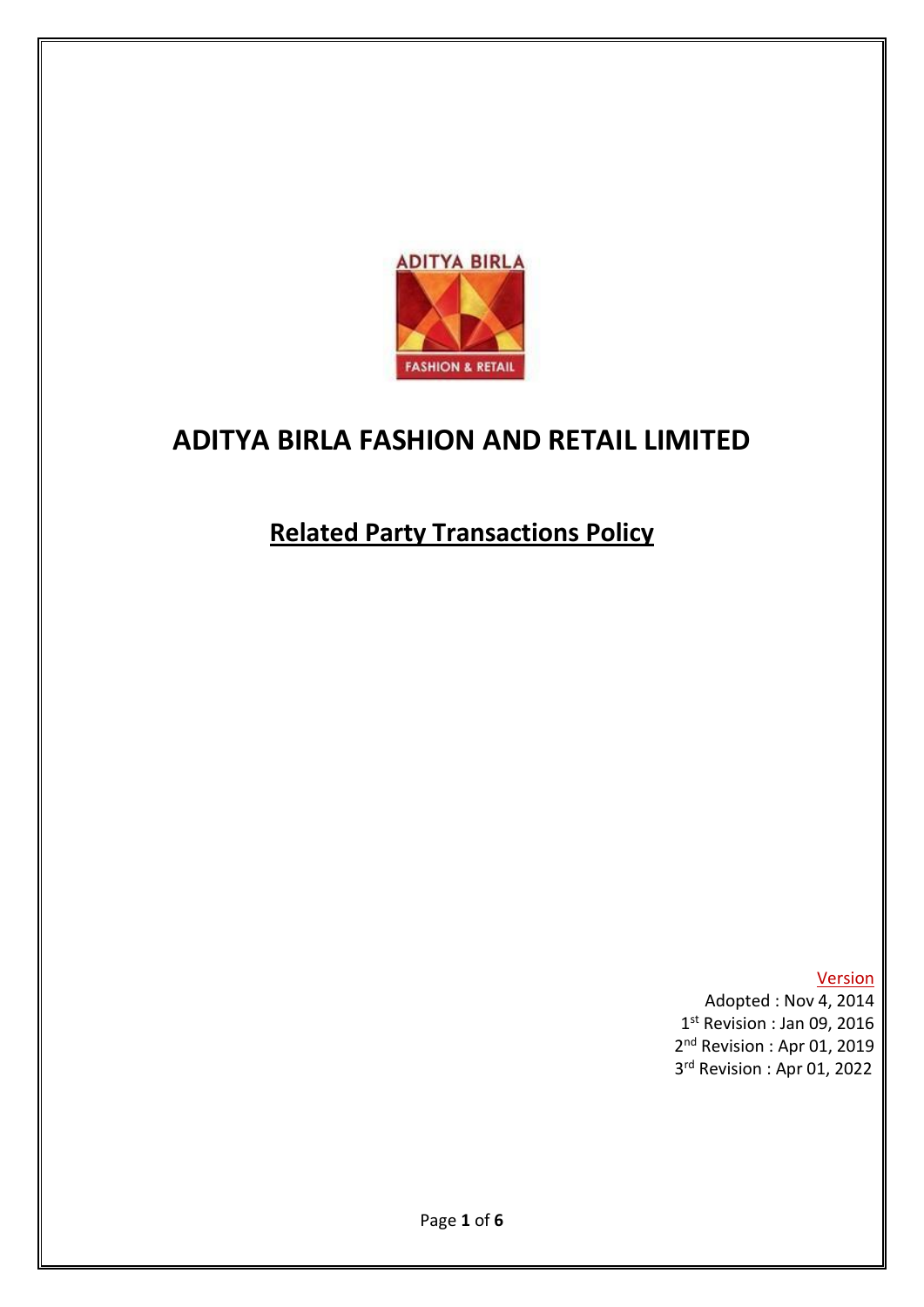# **Contents**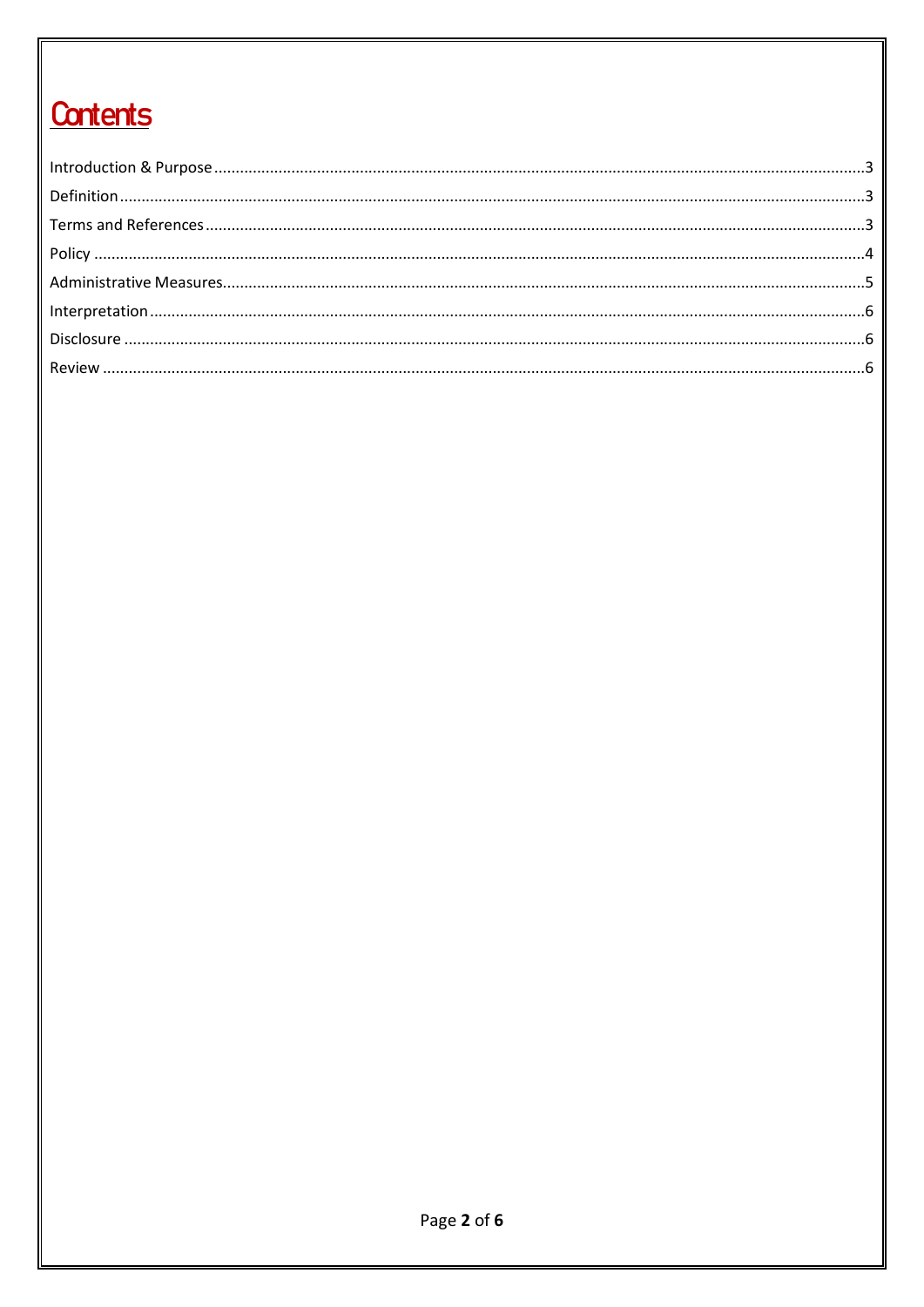#### <span id="page-2-0"></span>**Introduction & Purpose**

Aditya Birla Fashion and Retail Limited (the "Company") is governed, amongst others, by the rules and regulations framed by the Securities and Exchange Board of India [SEBI]. SEBI has mandated every listed company to formulate a policy on materiality of Related Party Transactions and also dealing with Related Party Transactions.

Accordingly, the Company has formulated this Policy to:

- a) regulate transactions of the Company with its Related Parties;
- b) ensure high standards of Corporate Governance while dealing with Related Parties; and
- c) ensure optimum compliance with various applicable laws prescribed for Related Party Transactions.

## <span id="page-2-1"></span>**Definition**

- a) Act: the Companies Act, 2013 and Rules made thereunder as amended from time to time.
- b) Accounting Standards: the standards of accounting or any addendum thereto, as recommended by the Institute of Chartered Accountants of India in consultation with and after examination of the recommendations made by the National Finance Reporting Authority.
- c) Listing Regulations: the SEBI (Listing Obligations and Disclosure Requirements) Regulations, 2015, as amended from time to time.
- d) Related Party: as defined under the Act, applicable Accounting Standards and the Listing Regulations, as amended from time to time.
- e) Related Party Transaction (RPT): transactions with related parties as defined under the Act; Listing Regulations; applicable accounting standards, as amended from time to time.

All capitalized terms used in this Policy but not defined herein shall have the meaning assigned to such term in the Act and the Rules thereunder and the Listing Regulations, as amended from time to time.

## <span id="page-2-2"></span>**Terms and References**

- a) **Arm's Length Basis:** Terms will be treated as on 'Arm's Length Basis' if the commercial and key terms are comparable and are not materially different with similar transactions with non-related parties considering all the aspects of the transactions such as quality, realizations, other terms of the contract, etc. In case of contracts with related parties for specified period/ quantity/ services, it is possible that the terms of one off comparable transaction with an unrelated party are at variance, during the validity of contract with related party. In case the Company is not doing similar transactions with any other non- related party, terms for similar transactions between other non- related parties of similar standing can be considered to establish 'arm's length basis'. Other methods prescribed for this purpose under any law can also be considered for establishing this principle.
- b) **Ordinary Course of Business:** Transactions with related parties will be considered in ordinary course if they are entered in pursuance of the business objective of the Company and necessary for Company's operations or related financial activities, including the fixed assets transactions transactions and pursuant to the objects of the Company.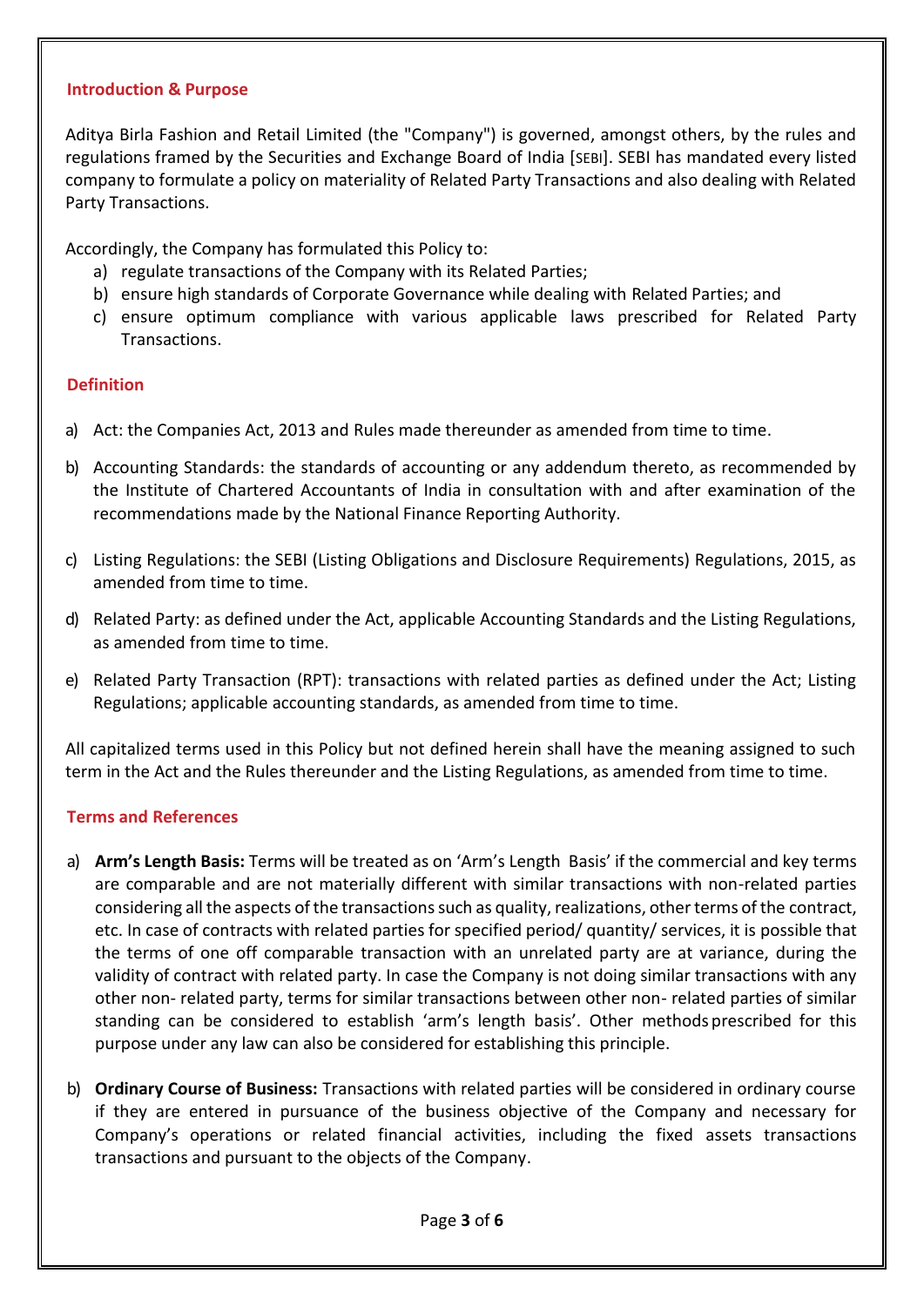- c) **Materiality of RPT:** The materiality of any RPT will be ascertained as per the thresholds prescribed under the Act or the Listing Regulations, whichever is lower:
	- (i) **Materiality threshold under the Act** A transaction with a related party shall be considered material if it exceeds threshold as prescribed under section 188 of the Act read with Rules made thereunder or any subsequent amendment thereto.

# (ii) **Materiality threshold under Listing Regulations**

A transaction with a related party shall be considered material if the transaction(s) to be entered into individually or taken together with previous transactions during a financial year, exceeds the following thresholds:

- In case of transactions involving payments made with respect to brand usage or royalty, if it exceeds 5% of the annual consolidated turnover of the Company as per its last audited financial statements;
- In case of any other transaction(s), if the amount exceeds Rs 1,000 (one thousand) crore or 10% (ten percent) of the annual consolidated turnover of the Company as per its last audited financial statements, whichever is lower.
- d) **Material Modification**: A modification to a RPT shall be considered material, if the:
	- a. value of the modification individually or taken together with modifications during a financial year, exceeds 10% of the original transaction as approved by the Audit Committee and / or the shareholders, whichever is lower.
	- b. material terms of the contract resulting in novation of the contract, change in tenure of the contract, deferment of security / guarantee shall also be treated as a material modification of the transaction.

# <span id="page-3-0"></span>**Policy**

- a) The RPTs should be in conformity with the Act, Listing Regulations and applicable Accounting Standards, as amended from time to time.
- b) All RPTs shall be entered on arms' length basis and in the ordinary course of business.
- c) Any RPT which is not in the ordinary course of business of the Company or not at arm's length basis shall be effected only with prior approval of the Board of Directors of the Company, on recommendation of the Audit Committee, as the case may be.
- d) All RPTs specified in the Act which are not in the ordinary course of business of the Company or not at arms' length basis and exceed the thresholds laid down in the Act shall be placed before the shareholders' for their approval.
- e) The Audit Committee may grant omnibus approval for RPTs which are repetitive in nature, provided that such approval shall remain valid for period not exceeding one year. Further, where the need for RPTs cannot be foreseen and requisite details are not available, the Audit Committee may grant omnibus approval forsuch transactions provided that value of each such transaction shall not exceed ₹ 1 crore.
- f) All RPTs and subsequent material modifications shall be placed before the Audit Committee for prior approval and only independent members of Audit Committee shall approve the RPTs as required under the provisions of the Act and the Listing Regulations.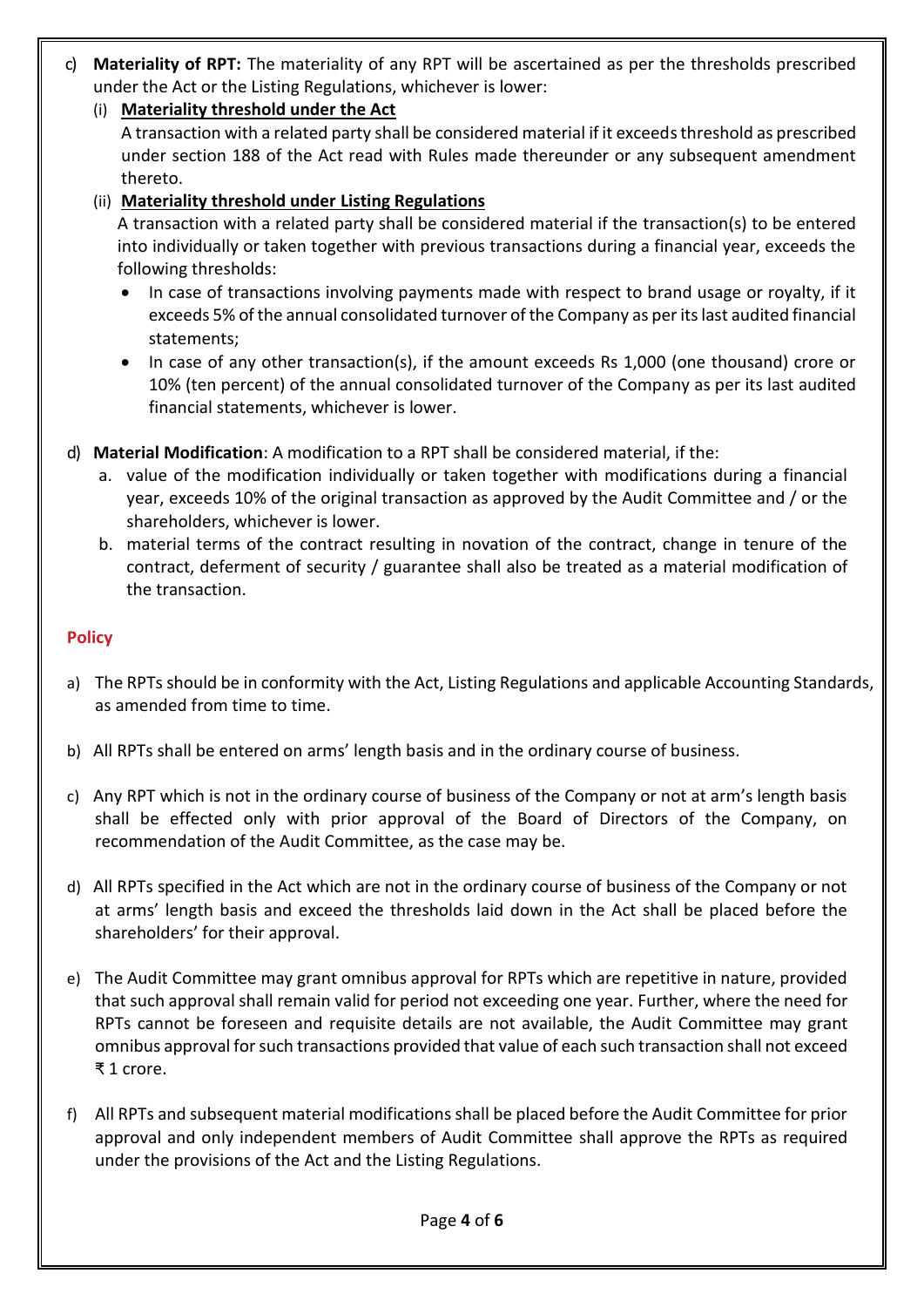A RPT to which any of the Company's subsidiary is a party but the Company is not, will require prior approval of the Company's Audit Committee if the value of such transaction whether entered into individually or taken together with previous transactions during a financial year exceeds 10% of the Company's annual consolidated turnover, as per the Company's last audited financial statements. With effect from 1<sup>st</sup> April, 2023, a RPT to which the Company's subsidiary is a party but the Company is not, will require prior approval of the Company's Audit Committee if the value of such transaction whether entered into individually or taken together with previous transactions during a financial year, exceeds 10% of the subsidiary's annual standalone turnover, as per the subsidiary's last audited financial statements. Prior approval of the Company's Audit Committee will not be required, if the subsidiary is listed and the Company is not a party, if applicable provisions of the listing regulations are applicable to such listed subsidiary. For transactions of unlisted subsidiaries, prior approval of the Company's Audit Committee shall suffice.

Notwithstanding, the RPTs which cross the materiality threshold as defined under the Listing Regulations and subsequent material modifications thereof, shall be entered by the Company only with the prior approval of the shareholders of the Company and no related party shall vote to approve, whether the Related Party is a party to a particular transaction or not.

Prior approval of the Company's shareholders will not be required for a RPT to which the listed subsidiary is a party but Company is not, if applicable provisions of the listing regulations are applicable to such listed subsidiary. For RPTs of unlisted subsidiaries, prior approval of the Company's shareholders shall suffice.

- g) Subject to the applicable laws, the Audit Committee shall have the power to ratify, revise or terminate the RPTs, which are not in accordance with this Policy.
- h) Any transaction that is specifically excluded from applicability of the related party provisions under the Act and / or the Listing Regulations shall not require a separate approval under this policy.
- i) All domestic RPTs shall, wherever applicable, comply with Domestic Transfer Pricing Requirement under 92BA of Income Tax Act, 1961 including certification from Independent accountants under the Transfer Pricing Regulations.
- j) All international RPTs shall comply with the International Transfer Pricing Requirement under Section 92B of Income Tax Act, 1961 including certification from Independent accountants under the Transfer Pricing Regulations.

## <span id="page-4-0"></span>**Administrative Measures**

The Company's management shall institute appropriate administrative measures to ensure that all RPTs entered into by the Company are in compliance with applicable laws and this Policy. All persons dealing with the related party(ies) shall, irrespective of their level, be responsible for compliance with this Policy. All Unit Heads and Finance & Commercial Heads shall certify compliance with this Policy, on a quarterly basis, to the Audit Committee. The detailed processes relating to implementation of this Policy, as may be approved by the Audit Committee from time to time, shall be followed by all concerned. The Internal Auditors of the Company shall review the RPTs entered into by the Company on a periodic basis and report their observations to the Audit Committee. The Company Secretary shall be responsible to maintain/update the list of related parties (as required by applicable laws) and provide the same to all concerned. It is the duty of all employees of the Company to ensure that they do not deal with related parties under any kind of influence or coercion. The cases involving any unwarranted pressure should be